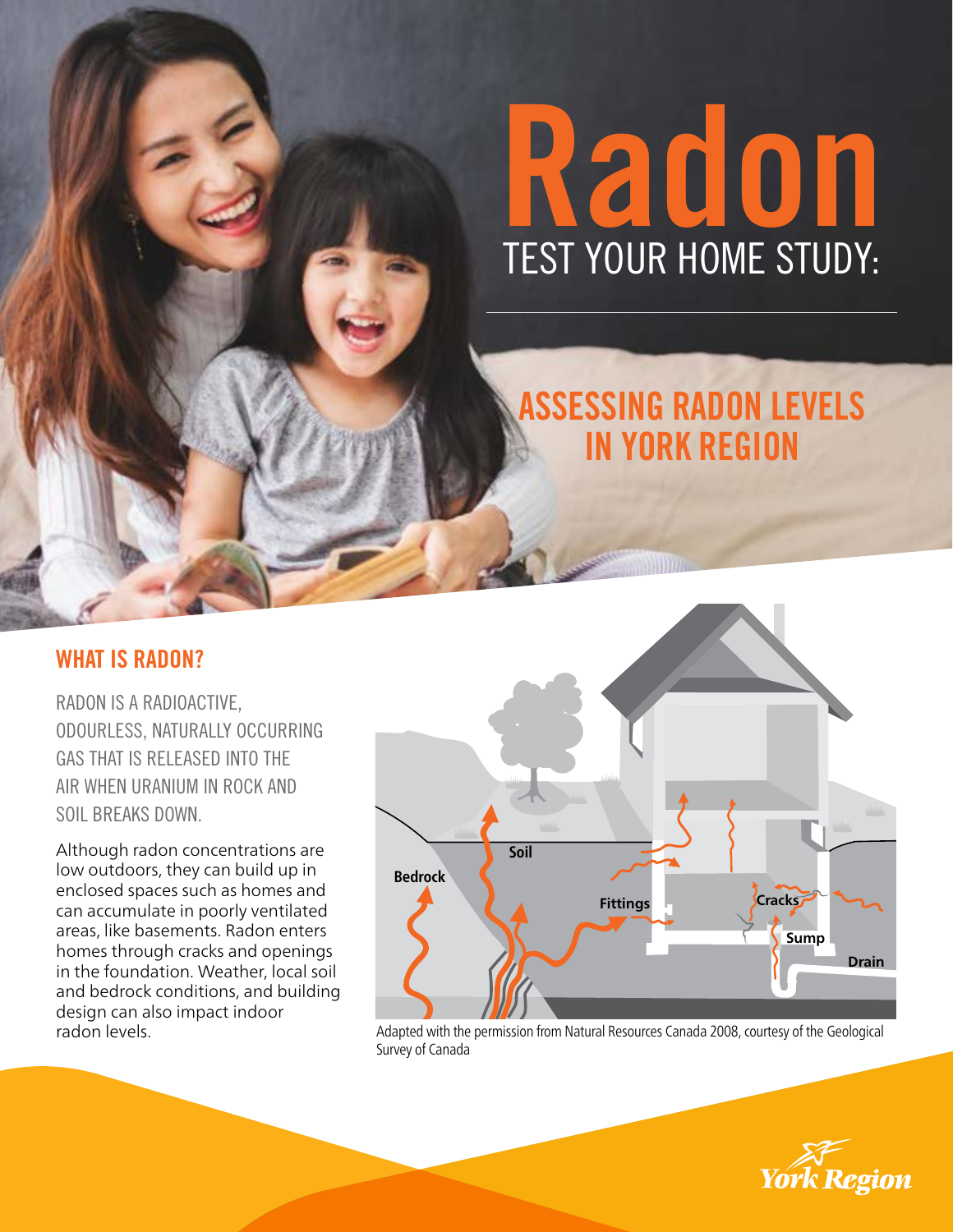# HOW RADON IMPACTS YOUR HEALTH

Radon is the second leading cause of lung cancer, after smoking, contributing to around 13% of lung cancer deaths each year in Ontario<sup>1</sup>. After entering a home, radon breaks down in the air into radioactive particles which you can breathe in. These particles can break down further causing damage that can lead to lung cancer.

There is no safe level of radon, but being exposed to radon does not mean you will develop lung cancer.

Your risk increases with:

- Smoking
- Exposure to high levels of radon
- Exposure to radon for a long period of time

Health Canada currently has a radon quideline<sup>2</sup> of 200 Bq/m<sup>3</sup>. When levels are above this homes should be fixed to reduce radon levels.

*Figure 1. Risk of lung cancer for smokers and non-smokers exposed to high levels of radon (800 Bq/m3 ).*



© Health Canada. [Radon-another reason to quit](https://www.canada.ca/content/dam/hc-sc/documents/services/health/publications/radon/27-P_1107-Another-Reason-to-Quit-Jan2018-EN-FINAL.pdf)[Internet]. 2010. Adapted with permission by the copyright holder.

Reducing your exposure to radon and other risk factors (e.g. smoking) will greatly reduce your risk. With radon levels of 200 Bq/m<sup>3</sup>, the risk of developing lung cancer over a lifetime can increase from 2% for non-smokers to 17% for smokers.<sup>4</sup> The lifetime risk increases at even higher radon levels (Fig 1).

#### **Learn more about quitting smoking at york.ca**

# YORK REGION RADON STUDY

York Region Public Health initiated a study in 2017 to assess radon levels in residential homes. This study measured radon concentrations in households across York Region for at least a 91-day period between November 2017 and August 2018. Additional information was collected on risk factors (e.g. smoking habits, housing characteristics) from those who participated in the study. The study also surveyed radon awareness to get a better understanding of residents' knowledge and perceptions of radon.

A gas that comes from the ground and causes lung cancer

A gas that comes from carpet, paint or furniture A gas used to pressurize gas tanks

Radon is none of the above

I don't know

#### RESIDENTS HAD HIGH AWARENESS OF RADON:

The radon awareness survey was completed by 936 York Region residents, of which, 74% indicated they had heard of radon gas prior to the study, and 87% correctly identified it is a gas that comes from the ground and can cause lung cancer (Fig. 2). Although general awareness of radon was relatively high, 38% of participants did not know radon could be present in their home.



*Figure 2: Study participants' knowledge on radon.*

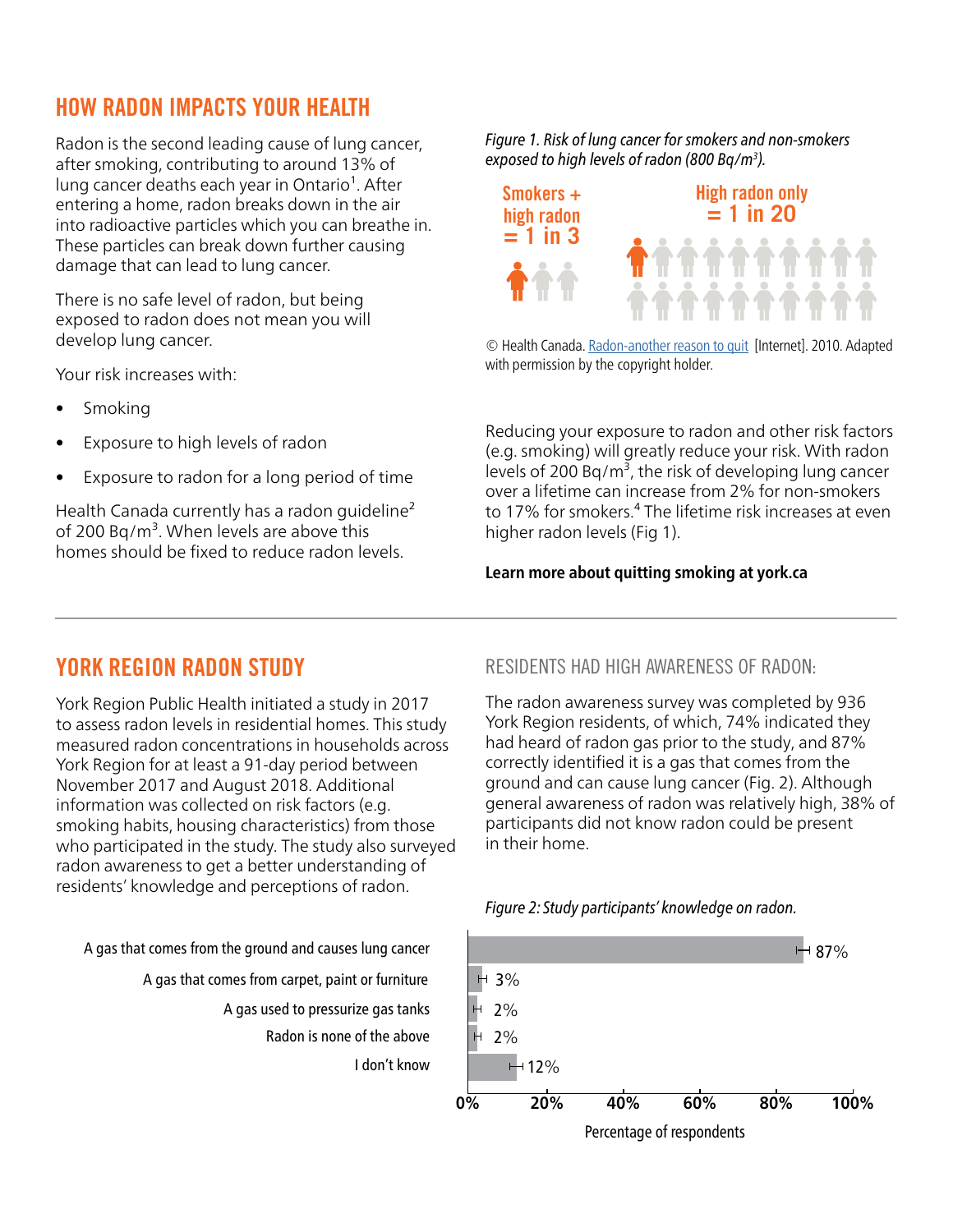#### **The majority of York Region homes tested had low levels of radon, well below the Health Canada guideline:**

In total, 490 participants returned their radon test kits for an overall response rate of 88%. Of the returned test kits, there were 474 homes with valid test results for analysis and the average household radon concentration was  $47.4$  Bg/m<sup>3</sup>. One home (0.2%) was above the Health Canada guideline of 200 Bq/m<sup>3</sup> and 30 homes (6.3%) were above 100 Bq/m3 (Fig. 3). Some housing characteristics were linked with higher radon levels (e.g. presence of an unsealed sump pump/hole or cracks in the foundation or basement floor), but these housing characteristics did not greatly increase radon levels.

#### *Figure 3. Distribution of radon test results in York Region homes.*



*Figure 4. Average radon levels of homes tested by local municipality in York Region.*



Overall, the radon levels observed in York Region were relatively low with almost all homes below the Health Canada guideline of 200 Bg/ $m<sup>3</sup>$ . Based on the findings, a follow up study was not recommended.

While these results suggest low levels of radon in York Region, the only way to know what the radon levels are in a home is to test for it. Residents are still encouraged to test their home to better understand their risk from radon exposure.

# KNOW YOUR RADON RISK, TEST YOUR HOME

To find out what your risk may be, we recommend residents test their homes. Radon is easy to test for and it can be done either by purchasing a radon test kit or hiring a radon measurement professional. It is recommended to test for at least three months in the fall and/or winter.

#### Where to buy a test kit or hire a professional:

Visit <https://takeactiononradon.ca/test/> for more information on where you can purchase a test kit or find a professional to test your home.

#### How to set up a test kit:

Visit Health Canada's Guide for [Radon Measurements](https://www.canada.ca/en/health-canada/services/publications/health-risks-safety/guide-radon-measurements-residential-dwellings.html)  [in Residential Dwellings \(Homes\)](https://www.canada.ca/en/health-canada/services/publications/health-risks-safety/guide-radon-measurements-residential-dwellings.html) for more information on how to test your home.

#### How to reduce radon levels in your home:

If your test results show elevated radon levels, consult with a certified radon mitigation specialist to see what you can do to reduce radon levels in your home.

- Contact the Canadian National Radon Proficiency Program (C-NRPP) at 1-855-722-6777 (email: info@c-nrpp.ca), or the Canadian Association of Radon Scientists and Technologists (CARST) at info@carst.ca for a certified mitigation specialist.
- For more information on remediating your home to reduce radon, see Health Canada's Radon - [Radon - Reduction Guide for](https://www.canada.ca/en/health-canada/services/environmental-workplace-health/reports-publications/radiation/radon-reduction-guide-canadians-health-canada-2013.html)